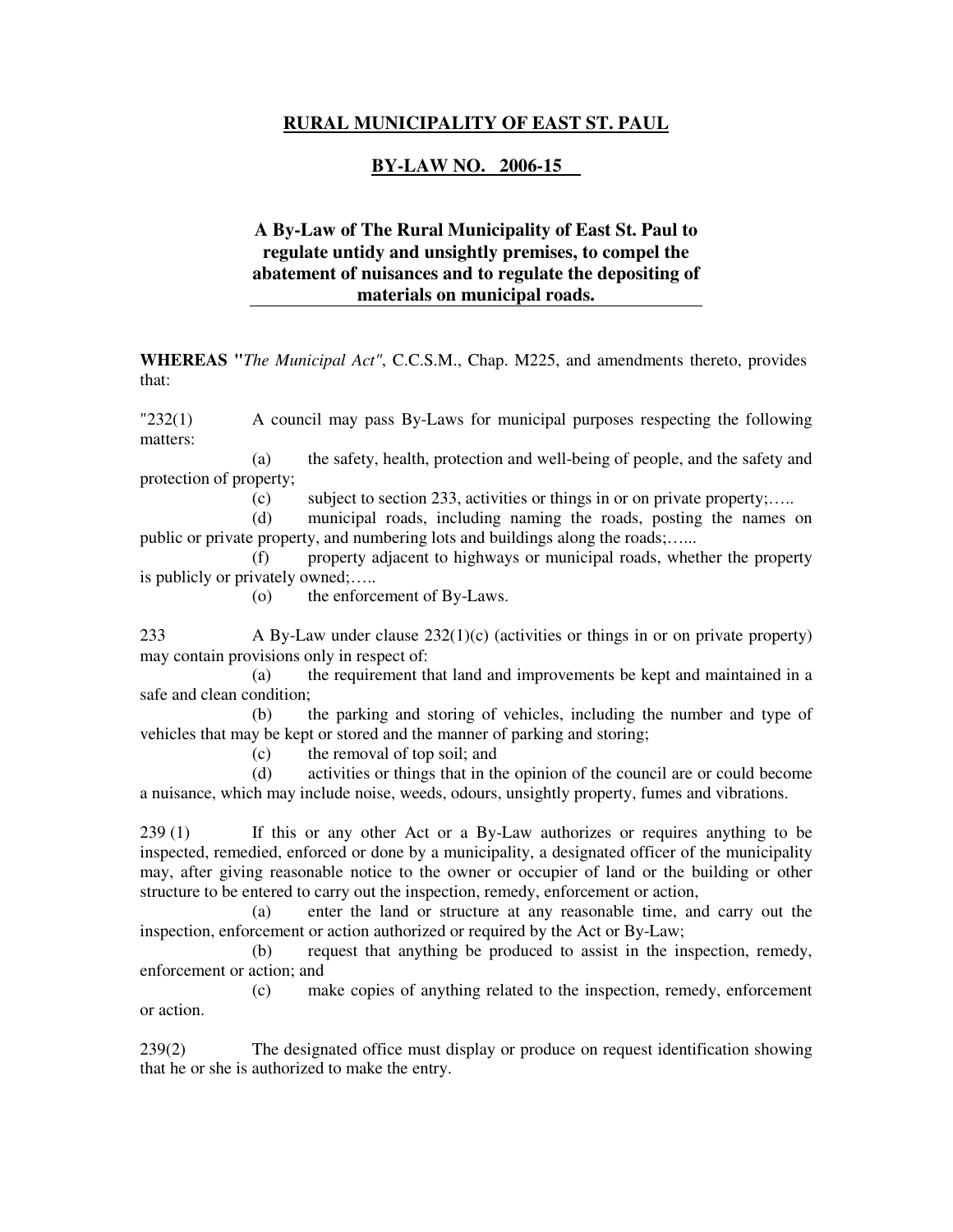239(3) In an emergency, or in extraordinary circumstances, the designated officer need not give reasonable notice or enter at a reasonable hour and may do the things referred to in clauses (1)(a) and (c) without the consent of the owner or occupant.

242(1) If a designated officer finds that a person is contravening a By-Law or this or any other Act that the municipality is authorized to enforce, the designated officer may by written order require the person responsible for the contravention to remedy it if, in the opinion of the officer, the circumstances so require.

242 (2) The order may,

 (a) direct a person to stop doing something, or to change the way in which the person is doing it;

 (b) direct a person to take any action or measure necessary to remedy the contravention of the Act or by-law, including the removal or demolition of a structure that has been erected or placed in contravention of a By-Law and, if necessary, to prevent a reoccurrence of the contravention;

 (c) state a time within which the person must comply with the directions; and

 (d) state that if the person does not comply with the directions within a specified time, the municipality will take the action or measure at the expense of the person.

243(1) If, in the opinion of a designated officer, a structure, excavation or hole is dangerous to public safety or property, or because of its unsightly condition, is detrimental to the surrounding area, the designated officer may by written order;

- (a) in the case of a structure, require the owner;
- (i) to eliminate the danger to public safety in the manner specified, or
	- (ii) remove or demolish the structure and level the site;
	- (b) in the case of land that contains the excavation or hole, require the owner;
- (i) to eliminate the danger to public safety in the manner specified, or
	- (ii) fill in the excavation or hole and level the site;
	- (c) in the case of property that is in an unsightly condition, require the owner (i) to improve the appearance of the property in the manner specified, or

 (ii) if the property is a building or other structure, remove or demolish the structure and level the site.

243(2) The order may,

(a) state a time within which the person must comply with the order; and

 (b) state that if the person does not comply with the order within the specified time, the municipality will take the action or measure at the expense of the person.

244(1) A person who receives a written order under section 242 or 243 may request the council to review the order by written notice within 14 days after the date the order is received, or such longer period as a By-Law specifies.

244(2) After reviewing the order, the council may confirm, vary, substitute or cancel the order.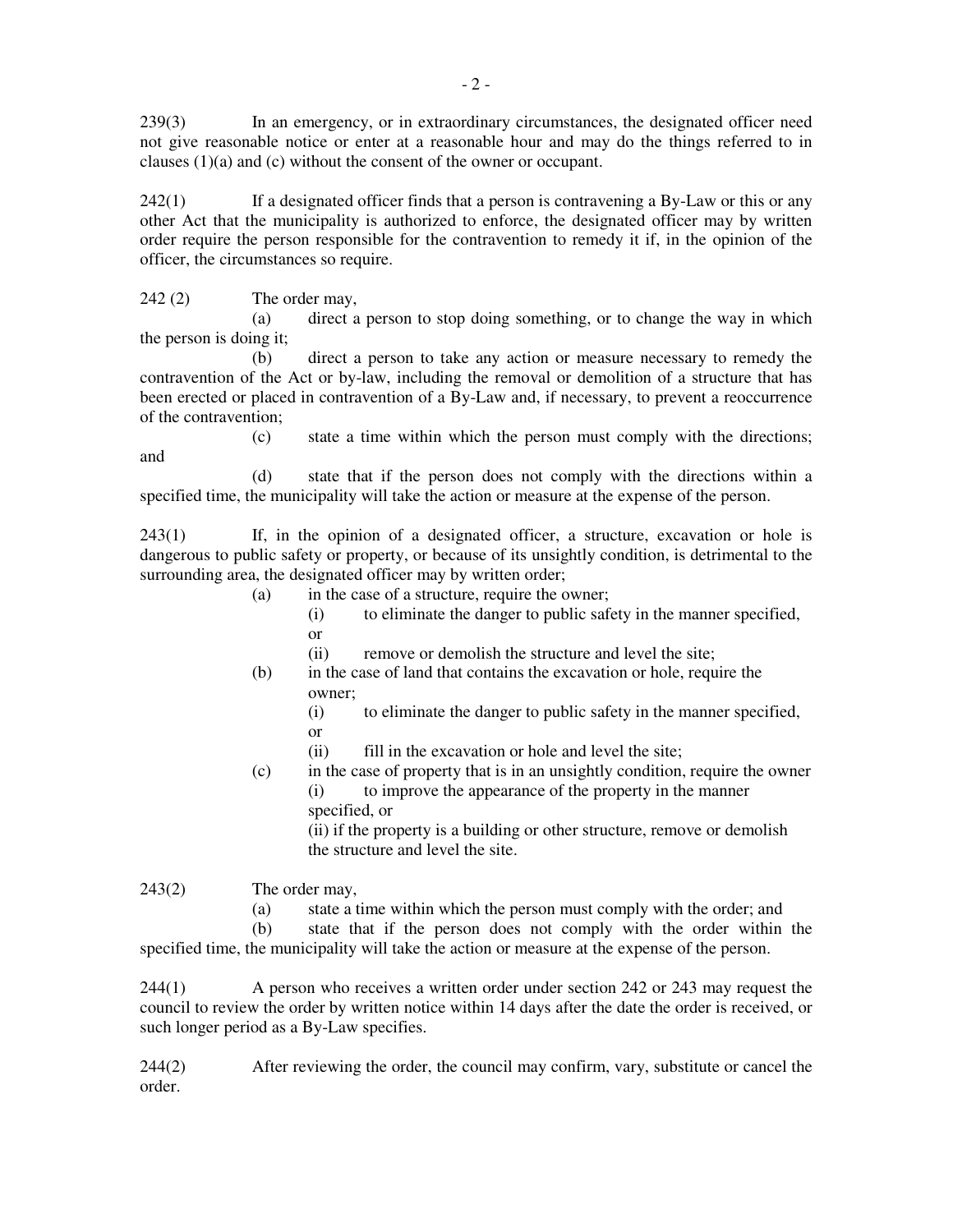245(1) A municipality may take whatever action or measures are necessary to remedy a contravention of a By-Law or this or any other Act that the municipality is authorized to enforce or to prevent a reoccurrence of the contravention, if;

(a) the designated officer has given a written order under section 242;

(b) the order contains a statement referred to in clause  $242(2)(b)$ ;

 (c) the person to whom the order is directed has not complied with the order within the time specified in the order; and

 (d) the appeal period respecting the order has passed or, if an appeal has been made, the appeal has been decided, and it allows the municipality to take the action or measures.

245(2) If the order under section 242 directs that premises be put and maintained in a sanitary condition, the municipality may, under this section, close the premises and use reasonable force to remove occupants.

245(3) The costs of an action or measure taken by a municipality under this section are an amount owing to the municipality by the person who contravened the Act or By-Law.

246(1) A municipality may take whatever actions or measures it considers necessary to eliminate the danger to public safety cause by a structure, excavation or hole or to deal with the unsightly condition of property if;

(a) the municipality has given a written order under section 243;

(b) the order contains a statement referred to in clause  $243(2)(b)$ ;

 (c) the person to whom the order is directed has not complied with the order within the time specified in the order; and

 (d) the appeal period respecting the order has passed or, if an appeal has been made, the appeal has been decided and it allows the municipality to take the action or measures.

246(2) If a structure is being removed or demolished by a municipality under this section, the municipality may use reasonable force to remove occupants.

246(3) The costs of an action or measure taken by a municipality under this section are an amount owing to the municipality by the person who was required to do something by the order under section 243.

250(1) A municipality is a corporation and, subject to this Act, has the rights and is subject to the liabilities of a corporation and may exercise its powers for municipal purposes.

287 Subject to this and any other Act, a municipality has the direction, control and management of municipal roads within its boundaries."

**NOW, THEREFORE,** The Rural Municipality of East St. Paul, in Council assembled, enacts as follows:

1. THAT this By-Law may be referred to as the "Rural Municipality of East St. Paul Nuisance By-Law.

2. THAT in this By-Law:

 (a) "Person" means owner, agent, lessee or occupier of any land or premises within the Rural Municipality of East St. Paul;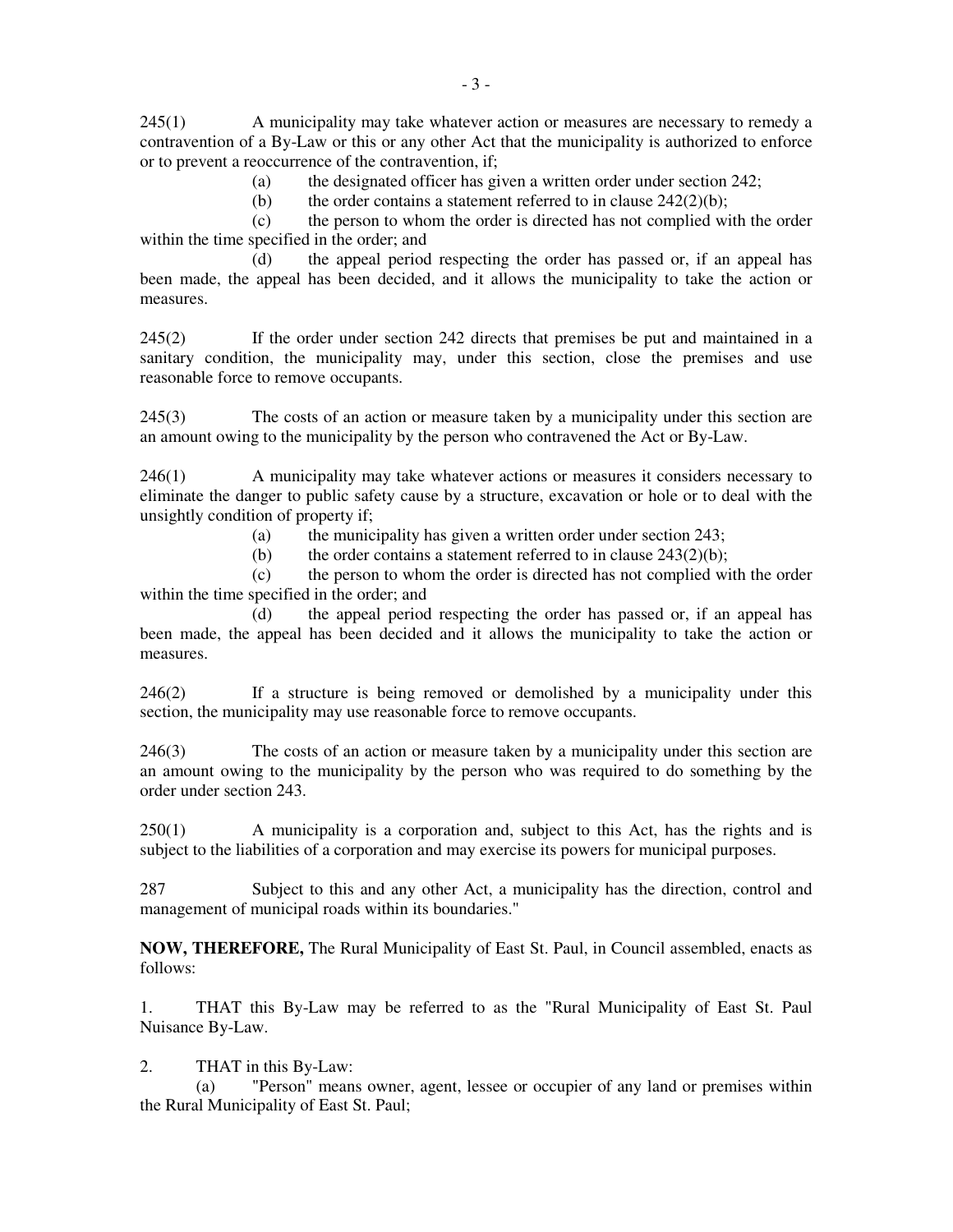(b) "Proper Officer of the Municipality" means the holder of such office in the service of the Rural Municipality of East St. Paul for the time being designated as responsible for the enforcement of this By-Law;

 (c) "Untidy" means premises that are in a disorderly, slovenly and littered condition and are not kept in generally good order;

 (d) "Unsightly" means premises that are unpleasant to look at or are aesthetically objectionable.

3. THAT no person shall:

 (a) Permit the land or premises of which such person is the owner, agent, lessee or occupier, to be or to remain untidy or unsightly;

 (b) Permit the land or premises of which such person is the owner, agent, lessee or occupier, to be or to remain a nuisance;

 (c) Permit any building, structure or erection of any kind whatsoever, or any excavation, depression, drain, ditch, watercourse, pond, surface water, refuse or other matter or thing upon any private land, street or road, or in or about any building or structure of which such person is the owner, agent, lessee or occupier, to be or to remain untidy or unsightly or to be or to remain a nuisance or dangerous to public safety or health;

 (d) Permit any substance or thing to be taken from a private driveway, lane or property and deposited on a street or road that is under the jurisdiction or the Municipality;

 (e) (i) If the Proper Officer of the Municipality, upon due examination of the land and premises, is satisfied that the land and premises are untidy or unsightly or constitute a nuisance or any substance or thing has been deposited on a street or road under the jurisdiction of the Municipality, he may issue a notice, addressed to the owner, agent, lessee or occupier of the land and premises requiring the land and premises to be put into a condition satisfactory to the Proper Officer of the Municipality or the substance or thing to be removed from the street or road, within a certain period of time;

 (ii) Any person receiving such notice may appeal same with 14 days of receiving the notice from the Proper Officer of the Municipality to the Council of the Rural Municipality of East St. Paul by writing to the Chief Administrative Officer;

 (iii) The Council of the Municipality shall then hear the appeal and make such order varying, cancelling, revoking or confirming the notice of the Proper Officer of the Municipality as it deems proper and the order of the Council shall be final and binding.

4. (a) If the person receiving the notice does not comply with the notice within the period of time set by the Proper Officer of the Municipality and has not indicated his intention in writing to appeal within the period of time set out in subsection (e) of section 3 or upon an appeal hearing being held does not comply with the order of the Council, the Proper Officer of the Municipality may cause the lands and premises to be put into a condition satisfactory to him or into the condition ordered by the Council or to have the substance or thing removed from the street or road.

 (b) The cost of the work carried out under subsection (a) may be recovered by the Municipality by summary process of law, and shall be a lien upon the lot or parcel of land affected thereby and the cost when certified by the Council of the Municipality may be added to the taxes on the land or buildings and be collected in the same manner as the ordinary taxes of the Municipality.

5. THAT any person who fails to comply with a notice of the Proper Officer of the Municipality or, after appeal, fails to comply with an order of the Council of the Municipality, or who contravenes or fails to comply with the provisions of this By-Law is guilty of an offence and